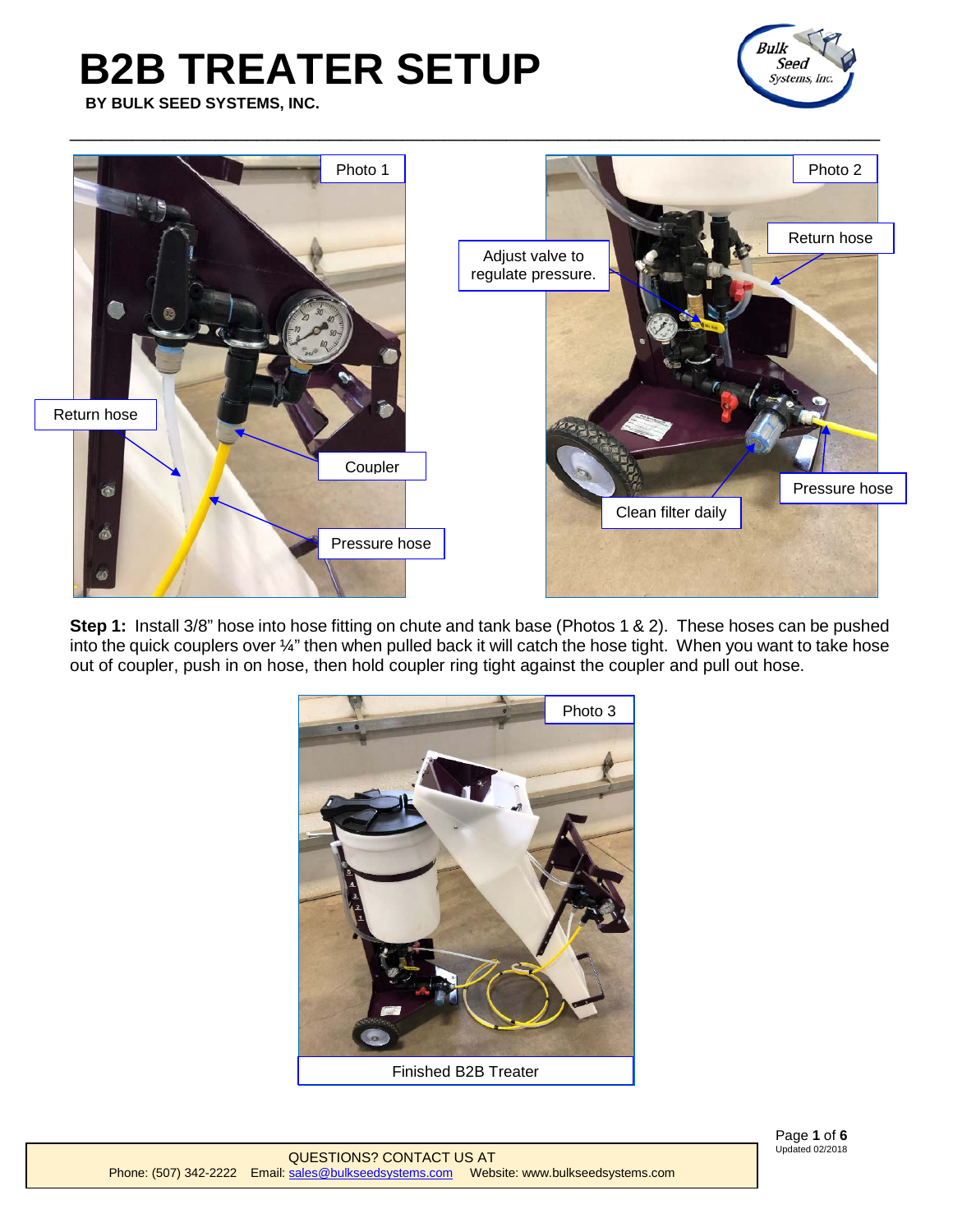

**BY BULK SEED SYSTEMS, INC.**



#### **PRO-CHUTE WILL ONLY FIT ON THE SIDE OF THE BOX WITH THE SIDE GATE ON. FORK LIFT CAN LIFT FROM ANY OF THE OTHER THREE SIDES.**

**Step 2:** (Photo 4) Install Pro-chute onto box by placing one hand on the bottom end of the chute and the other hand on the Cam Lever Handle. After placing the fork bracket onto the box pull towards yourself and push down at the bottom end of the chute. Snap CAM/Lever Handle against seed box. If handle doesn't snap tightly then adjust nuts on U-bolt as needed.

#### *Calibration procedures with Flow Control:*

- 1. Look on the seed tag for what you want to treat. Find the "seeds/lb" and look on the line graph chart (pages 4-5) for your selected crop and the number of units in a box of seed. After finding the correct chart, follow the Blue horizontal line in the middle of the chart (5-minute drop rate) over to the seed size you have. Draw a line straight down to the bottom of the chart and you will find how far open the B2B Flow Control gate should be. (With our example on the "Soybeans (45 units) – Gate Opening per Seed Size" chart shows at 2700 seeds/lb you will need to set the opening less than 1 3/8") (Photo 5) (Note: this is a starting point only; temperature and humidity will affect flow.)
- 2. **(DO NOT APPLY ANY TREATMENT, AT THIS TIME.)** After setting the B2B Flow Control opening, use a stopwatch to time the drop rate of your box of seed. Using our example of 2700 seeds/lb, let's say that your box emptied in 5.2 minutes instead of 5 minutes. That is OK because we will use the nozzle pressure chart next to see what pressure we need for 5.2 minutes.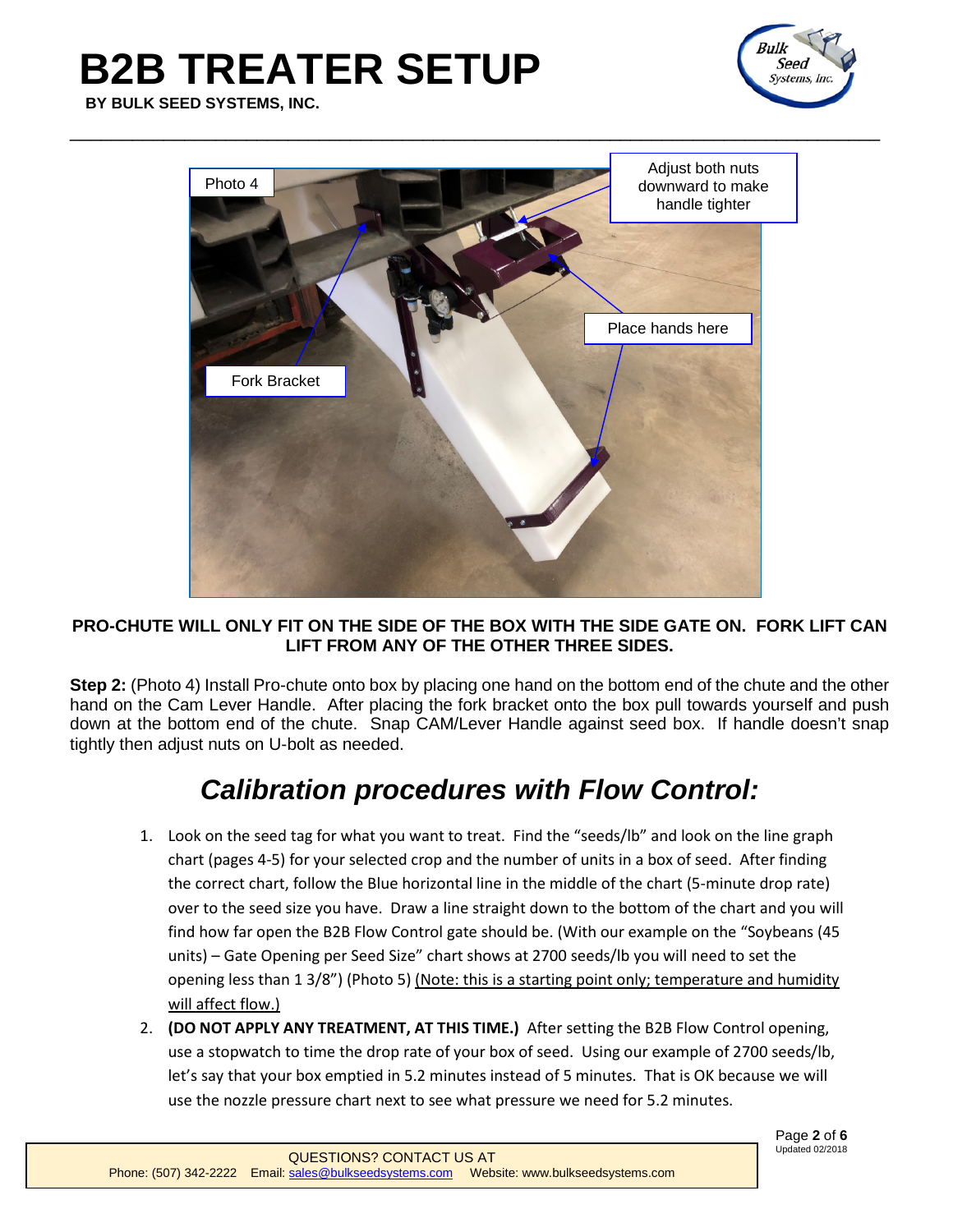### **B2B TREATER SETUP BY BULK SEED SYSTEMS, INC.**



3. Look at the "B2B Treater Setup – Nozzle and Pressure Selection Chart" (page 6) to find the column that shows 5.2-minute drop rate. Now follow that column down to the row that has the total ounces that you want to apply to your box of seed. Let's say we want to apply 250 ounces of product to one box of seed. With our example above, there was a drop rate of 5.2 minutes, we would follow the column down from 5.2 minutes and follow the 250 oz/box row over to see that we need to use 35 psi with the yellow nozzles or 16 psi with the blue nozzles. (Note: this is a starting point only; thickness of product will change pressure that is needed.)

\_\_\_\_\_\_\_\_\_\_\_\_\_\_\_\_\_\_\_\_\_\_\_\_\_\_\_\_\_\_\_\_\_\_\_\_\_\_\_\_\_\_\_\_\_\_\_\_\_\_\_\_\_\_\_\_\_\_\_\_\_\_\_\_\_\_\_\_\_\_\_\_\_\_\_\_\_\_

4. Final Step: **(Without running seed through the B2B Treater.)** Place a container at the bottom of the B2B chute to catch treatment so you can measure the amount (in ounces) that you spray out over the amount of time you need to treat one box of seed. Use a stopwatch to check that the correct amount of treatment you will be using flows through the nozzles at the pressure you set it at. (The thicker the product, the higher the pressure may need to be.)

Below is a close-up photo of the B2B Flow Control Gate set at 1 3/8" open (Photo 5). It has many notches at both sides of the slide gate. With the slide gate all the way up there is a 2" opening. Each notch is  $\frac{1}{4}$ ", so if you need to set gate at 1  $\frac{1}{2}$ " you need to go down two notches. If you need to set gate at 1 3/8" then you need to lower the gate 2 ½ notches from wide open.



Page **3** of **6** Updated 02/2018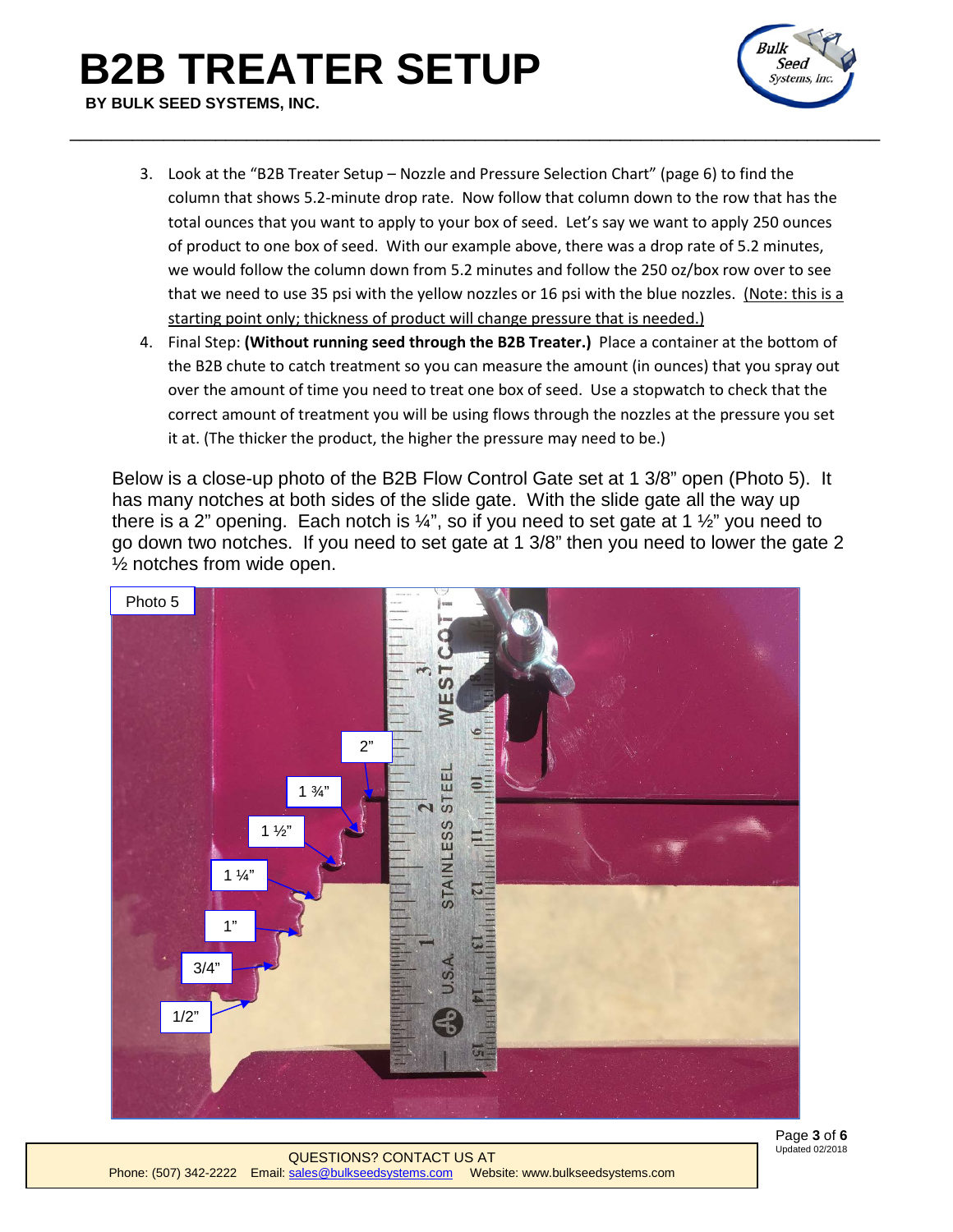**BY BULK SEED SYSTEMS, INC.**



Follow these steps for calibration of B2B Treater...

- 1. Look for your seed size on your seed tags. (this sould be in seeds/lb)
- 2. Follow the Blue horizontal line on the chart at the 5 minute line until you get to your seed size

\_\_\_\_\_\_\_\_\_\_\_\_\_\_\_\_\_\_\_\_\_\_\_\_\_\_\_\_\_\_\_\_\_\_\_\_\_\_\_\_\_\_\_\_\_\_\_\_\_\_\_\_\_\_\_\_\_\_\_\_\_\_\_\_\_\_\_\_\_\_\_\_\_\_\_\_\_\_

- 3. From your seed size draw a line straight down to the bottom of chart.
- 4. This will be your setting for the B2B Flow Control Gate





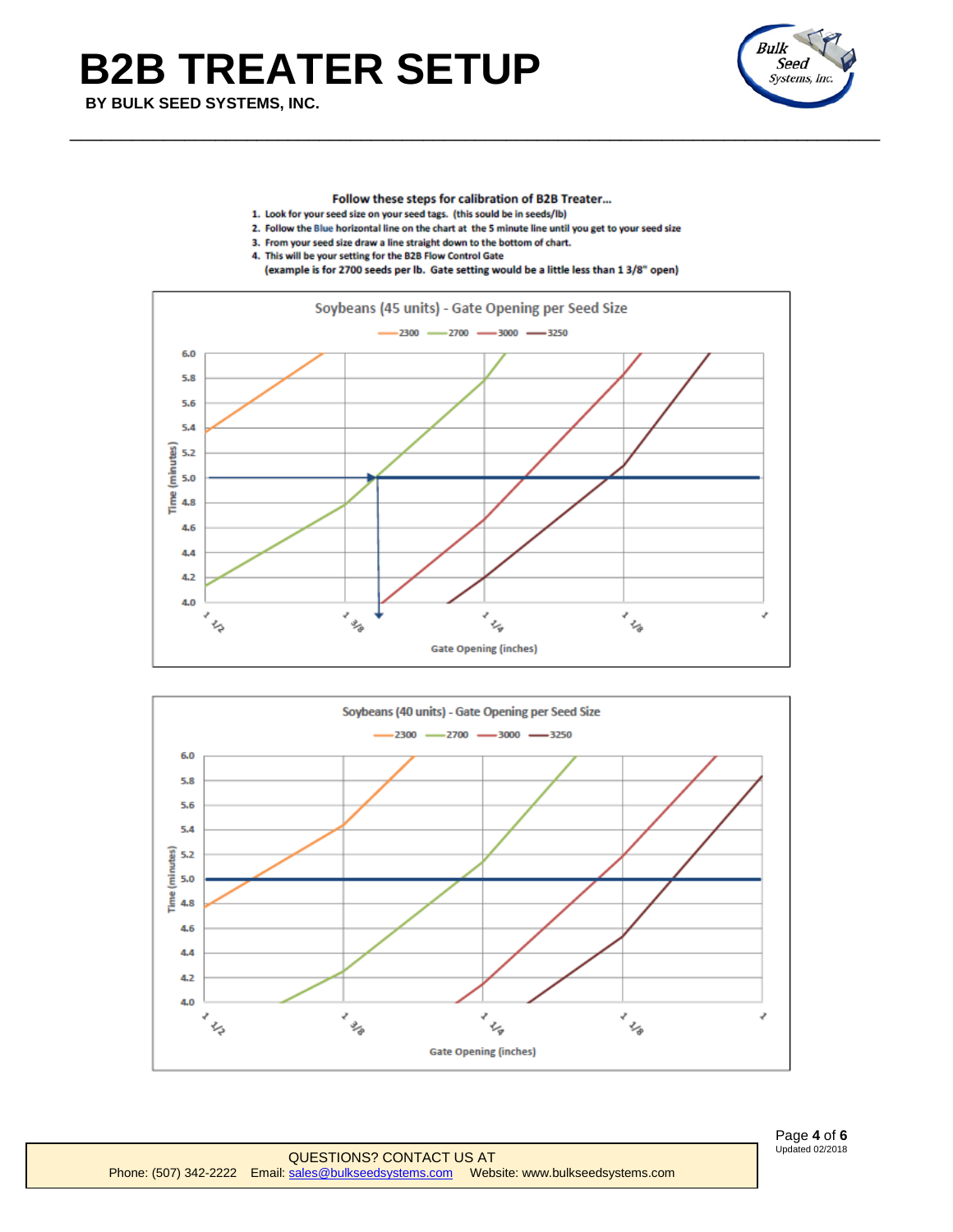**BY BULK SEED SYSTEMS, INC.**





\_\_\_\_\_\_\_\_\_\_\_\_\_\_\_\_\_\_\_\_\_\_\_\_\_\_\_\_\_\_\_\_\_\_\_\_\_\_\_\_\_\_\_\_\_\_\_\_\_\_\_\_\_\_\_\_\_\_\_\_\_\_\_\_\_\_\_\_\_\_\_\_\_\_\_\_\_\_